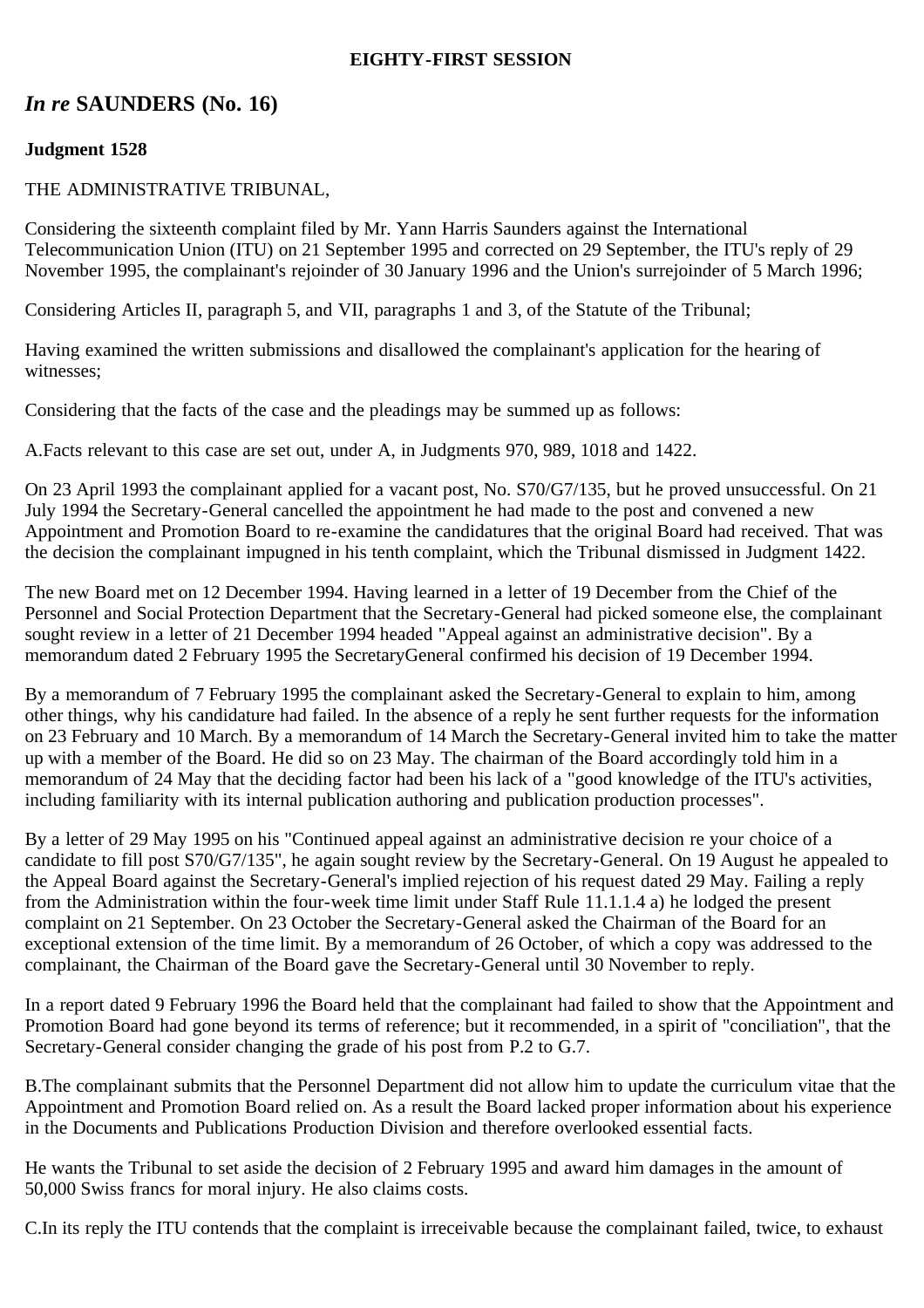the internal remedies open to him.

First, he made no challenge to the Secretary-General's decision of 2 February 1995 within the three-month time limit on appeal to the Board set in Rule 11.1.1.2 b). Even if he made out that he had appealed to the Board against the decision of 24 May 1995 such appeal would have been time-barred under 11.1.1.2 a), which requires an official to seek review from the Secretary-General of an administrative decision before going to the Appeal Board and within six weeks of getting notice of it. In this case the decision was the one of 19 December 1994 telling him his candidature had been unsuccessful.

Secondly, he came to the Tribunal without awaiting either the Appeal Board's report - which the Secretary-General receives under Rule 11.1.1.4 e) "within 10 weeks from the date on which the appeal was submitted" - or the Secretary-General's decision, be it express or implied, within the meaning of Article VII(3) of the Statute of the Tribunal.

D.In his rejoinder the complainant challenges the second Appointment and Promotion Board's reason for rejecting his application because it was not the same as the original Board's reason.

He also rebuts the Union's plea on receivability. In his submission the memorandum from the Chairman of the Appointment and Promotion Board dated 24 May 1995 contained a new fact on which he relied when he put his claim of 29 May 1995 to the Secretary-General for a fresh decision. That request, against the new decision of 24 May 1995, was properly filed within the time limit in 11.1.1.2 a). As for the time limit under 11.1.1.2 b) he was no less diligent since the subject of his appeal of 19 August 1995 was the Secretary-General's implied rejection of the request he had sent on 29 May 1995. He submits, lastly, that the Appeal Board failed to report within the 14-week limit in Rule 11.1.1.4 f).

E.In its surrejoinder the ITU presses its pleas on receivability.

## CONSIDERATIONS:

1.As was recounted in Judgment 1422 on his tenth complaint, the complainant, who is a grade P.2 official of the ITU, applied on 23 April 1993 for a vacant G.7 post, No. S70/G7/135. He was unsuccessful, but on 21 July 1994 the Secretary-General set aside the appointment he had made and directed the Appointment and Promotion Board to base its recommendation on the candidates' merits alone, without considering any other element which might be brought to its knowledge.

2.A letter of 19 December 1994 from the Chief of the Personnel and Social Protection Department told the complainant that he had again been unsuccessful. He wrote a letter on 21 December asking the Secretary-General to review that decision. He asserted:

"I contend and shall demonstrate if need be that the Board did not follow your recommendation and that its own recommendation to you was heavily influenced by factors extraneous to the qualifications and professional experience of the candidates."

3.The Secretary-General replied in a memorandum of 2 February 1995 that he had "received no indication that the [Board] has not followed the recommendation"; he therefore maintained his decision of 19 December 1994.

4.By a memorandum of 7 February the complainant asked the Secretary-General to answer several questions he put about the Board's composition and proceedings and in particular to say whether the new Board had "found that [his] qualifications, professional experience, etc. were inferior to those of the successful candidate". In his reply of 14 March 1995 the Secretary-General gave some explanation, but not the reasons for rejecting him, about which he suggested that the complainant approach a member of the Board in accordance with its rules of procedure. The complainant accordingly wrote to the chairman of the Board on 12 April. The chairman answered in a memorandum of 24 May that the reason why he had been unsuccessful was that he lacked a "Good knowledge of the ITU's activities, including familiarity with its internal publication authoring and publication production processes", which the notice of vacancy had required.

5.The complainant wrote the Secretary-General a letter on 29 May 1995 asserting that "no unbiased selection panel could ever have reached the conclusion that all the candidates [on] the short list ... had a better knowledge" than he of such activities. He asked the Secretary-General "once again to reconsider" his decision to appoint the successful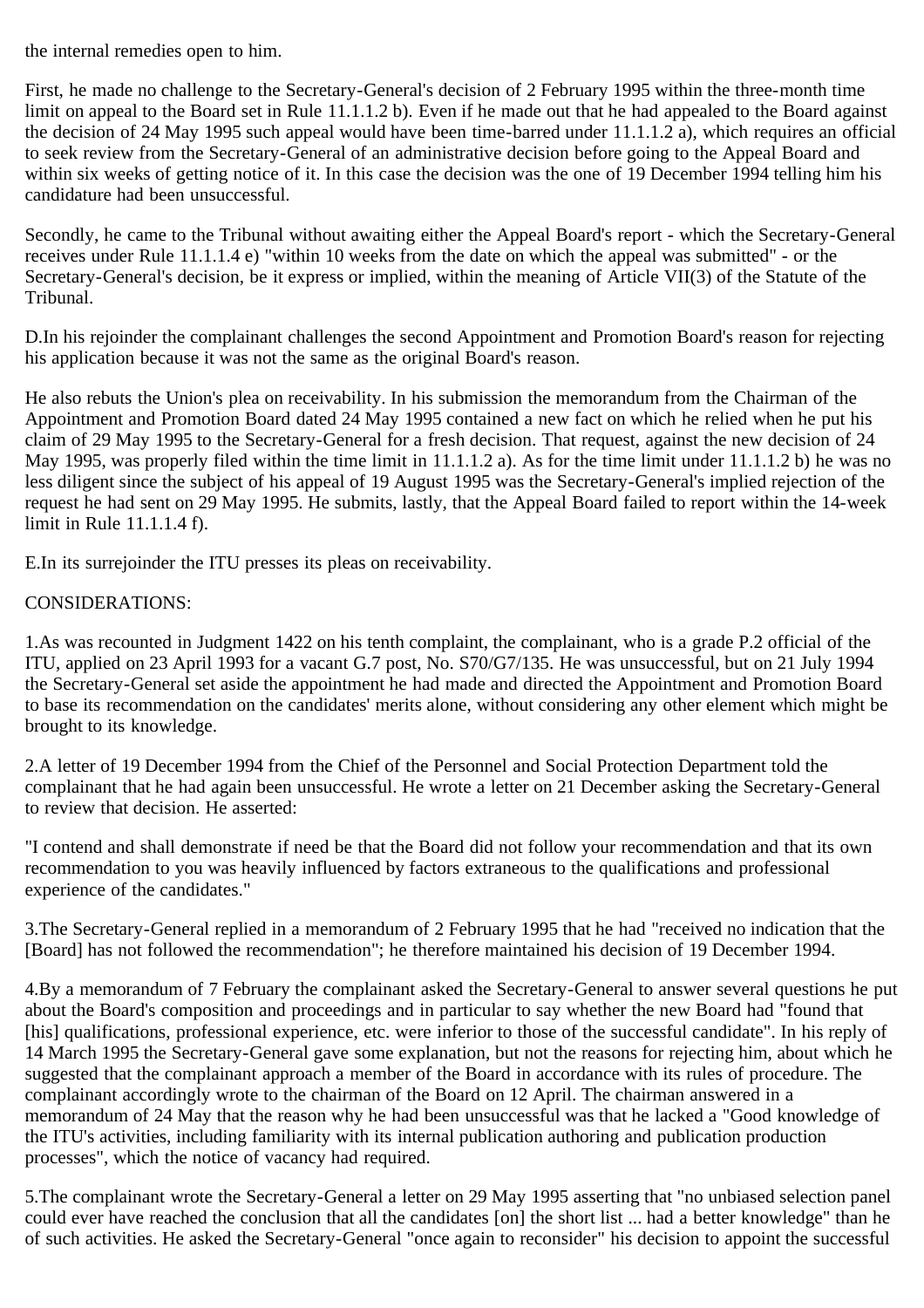candidate. He received no reply.

6.On 19 August 1995 he appealed to the Appeal Board "against the failure of the Secretary-General to act on my further request of 29 May 1995 that he review his decision to reject for the second time my application to fill post S70/G7/135". Without awaiting the outcome he filed this complaint with the Tribunal on 21 September 1995. In its report of 9 February 1996 the Board concluded that the Appointment and Promotion Board had not acted contrary to the rules or to the terms of its mandate.

7.The complainant's case is that the reason why the Appointment and Promotion Board declared him unqualified to fill the vacancy or even to be on the short list was that it overlooked essential facts about his experience in the preceding three years and that those facts were missing from his personal records because the Personnel Department had refused to let him update them before the competition.

8.Rule 11.1.1.2 of the ITU Staff Regulations and Staff Rules provides:

"(a)A staff member who ... wishes to appeal against an administrative decision, shall as a first step address a letter to the Secretary-General ... requesting that the administrative decision be reviewed. Such a letter must be sent within six weeks from the time the staff member received notification of the decision in writing.

(b)If the staff member wishes to make an appeal against the decision contained in the answer received from the Secretary-General, he shall submit his appeal in writing to the ... Appeal Board within three months from the date of receipt of that decision. If no reply has been received from the Secretary-General within six weeks of the date on which the letter referred to in paragraph (a) was sent, the staff member shall, within the six following weeks, submit his appeal in writing to the ... Appeal Board ..."

9.The ITU contends that the administrative decision which the complainant is challenging is the one in its letter of 19 December 1994; that the rejection of his request for review was communicated to him in the Secretary-General's memorandum of 2 February 1995; that he failed to appeal within the time limit of three months in Rule 11.1.1.2 b); and that his complaint is irreceivable under Article VII(1) of the Tribunal's Statute because he has failed to exhaust the internal means of redress.

10.The complainant relies on the letter he wrote on 29 May 1995 to the Secretary-General. That, he says, was not a late request for review of the decision of 19 December 1994, but a request that the Secretary-General "review again his decision not to appoint him to the vacant post"; he made it as soon as he became aware of new facts in a memorandum of 24 May 1995 he got from the chairman of the Appointment and Promotion Board; he was not to blame for the delay in learning those facts; he got no reply from the Secretary-General within six weeks of sending his letter of 29 May; he appealed "within the six following weeks"; and so his appeal was in time.

11.The complainant argues as if he discovered some new fact from the chairman's memorandum of 24 May 1995. Yet he knew all along that the Board had not had his updated personal records; and he was making out already in his letter of 21 December 1994 - quoted in 2 above - that he could demonstrate that the Board had not followed the Secretary-General's recommendation of 21 July 1994 and had instead been heavily influenced by extraneous factors. From the Secretary-General's reply of 2 February 1995, if not earlier, he knew the SecretaryGeneral's position to be that the Board had followed that recommendation. So what he learned from the memorandum of 24 May 1995 was nothing new.

12.The relief he seeks is the quashing of the Secretary-General's decision of 2 February 1995. If he was dissatisfied with that decision the remedy that Rule 11.1.1.2 gave him was an appeal to the Appeal Board, not another request to the Secretary-General for review, whether of the decision of 19 December 1994 or the one of 2 February 1995. Not having lodged a timely appeal against the decision of 2 February, he failed to exhaust his internal remedies. And the precedents are clear: a reply to a further request for reconsideration is not a new decision setting off a new time limit for appeal. The complaint fails because it is irreceivable under Article VII(1) of the Tribunal's Statute.

## DECISION:

For the above reasons,

The complaint is dismissed.